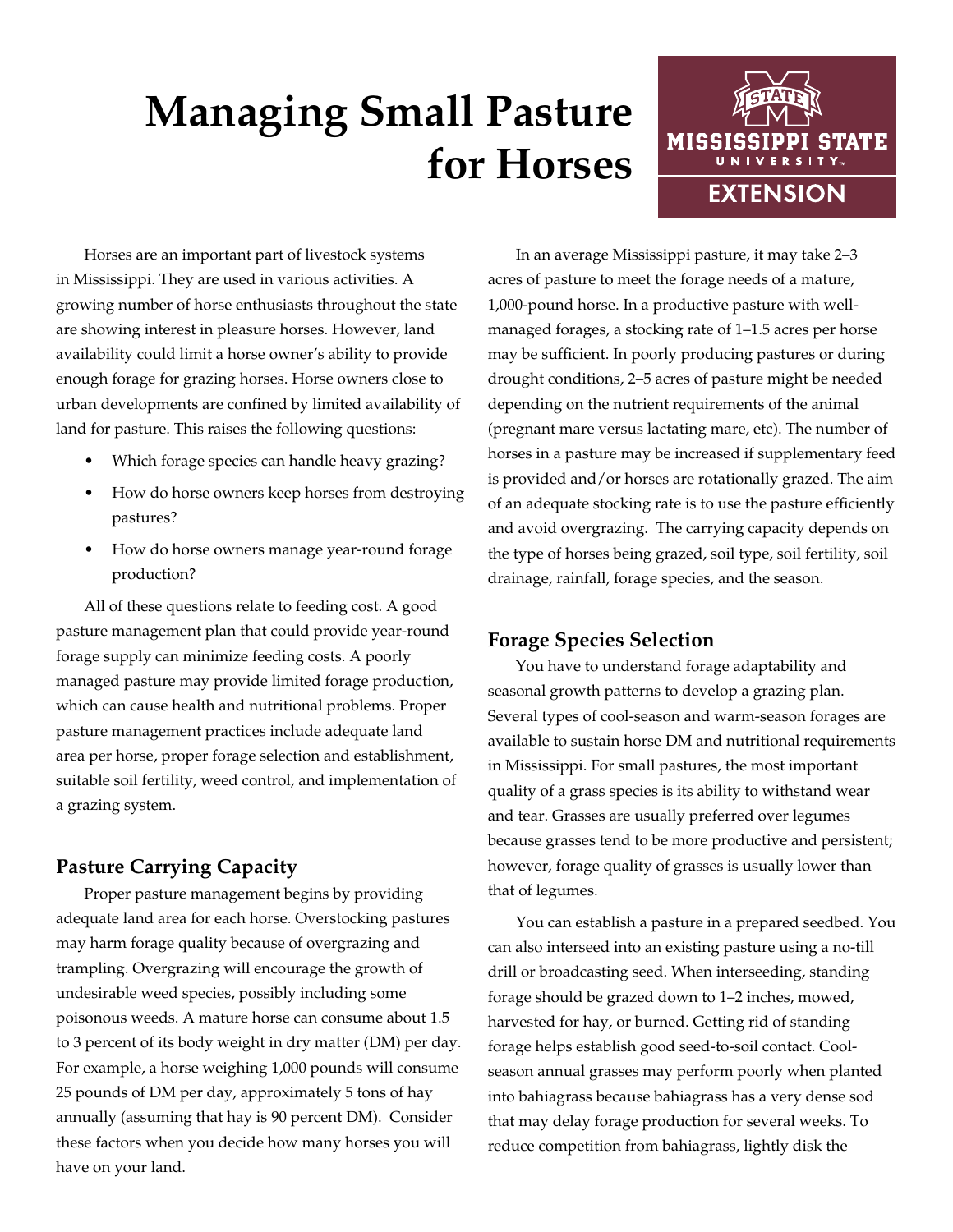bahiagrass sod to obtain a 30 to 50 percent soil disturbance. Most cool-season annual grasses can be planted from late August to mid-October.

Warm-season annual and perennial grasses may be established from April to early June. Follow the planting rates and seeding rates in **Table 1**. If you broadcast seed, use slightly higher seeding rates. Delay grazing on newly established pastures until a good root system has been established. The delay will help prevent plants from being pulled up or damaged by hoof trampling. Warm-season perennial forages usually require 6–12 months to become fully established. Only allow grazing to a height of 3–6 inches during this establishment period and allow a rest period of 30–45 days between grazings. Forage quality of warm-season grasses decreases from July to September; however, forage quality can be improved by incorporating legumes into the pasture.

A horse is more likely to destroy a pasture when pasture production cannot meet the horse's DM requirements. Some of the warm-season perennial grasses used in small acreage are bermudagrass, bahiagrass, and dallisgrass. Bahiagrass is one the most recommended warm-season perennial grasses for horse pastures. Once established, it can withstand heavier grazing pressure than can the other warm-season perennial grasses in common use such as bermudagrass. Some of the bahiagrass varieties include Common, Pensacola, Argentine, Tifton-9 Pensacola, and Paraguay 22. They are better adapted to the central and southern parts of the state.

There are basically two types of bermudagrass: common and hybrids. Some of the hybrid bermudagrass varieties include Cheyenne, Alicia, Coastal, Suwannee, Callie, Tifton-44, Sumrall 007, and Tifton 85. There are blends of seeded varieties (hybrids and common) such as Ranchero (15% Cheyenne, 15% Giant, and 15% Mohawk, and 50–55% inert matter as coating material), Texas

| Forage crop      | Planting rate <sup>1</sup> (lb/ac)    | <b>Planting date</b>       | Seasonal productivity (months) |
|------------------|---------------------------------------|----------------------------|--------------------------------|
| Grasses          |                                       |                            |                                |
| Bahiagrass       | $15 - 20$                             | Apr. 15-June 15            | $4 - 10$                       |
| Bermudagrass     | $10 - 15$<br>$8 - 10^2$<br>$20 - 303$ | $4 - 9$<br>Apr. 15-June 15 |                                |
| Annual ryegrass  | $20 - 30$                             | Sept. 1-Nov. 1             | $3 - 5$                        |
| Pearl millet     | $24 - 30$                             | Apr. 15-June 30            | $1 - 3$                        |
| Tall fescue      | $15 - 20$                             | Sept. 1-Nov. 1             | $4 - 9$                        |
| Small grains     |                                       |                            |                                |
| Rye              | 84-112                                | Sept. 1-Nov. 1             | $2 - 4$                        |
| Wheat            | 90-120                                | Sept. 1-Nov. 1             | $2 - 4$                        |
| Oats             | $96 - 128$                            | Sept. 1-Nov. 1             | $2 - 4$                        |
| Triticale        | 84-112                                | Sept. 1-Nov. 1             | $2 - 4$                        |
| Legumes          |                                       |                            |                                |
| Alfalfa          | $12 - 20$                             | Sept. 1-Nov. 1             | $4 - 7$                        |
| Alyceclover      | $12 - 15$                             | Apr. 15-June 30            | $\overline{2}$                 |
| Crimson clover   | $20 - 26$                             | Sept. 1-Nov. 1             | $2 - 3$                        |
| Red clover       | $12 - 15$                             | Sept. 1-Nov. 1             | $3 - 4$                        |
| Arrowleaf clover | $8 - 10$                              | Sept. 1-Nov. 1             | $3 - 4$                        |
| White clover     | $3 - 4$                               | Sept. 1-Nov. 1             | $3 - 4$                        |

#### **Table 1. Planting guide for forages in Mississippi.**

1Assumes broadcast planting rates. Solid stands drilled into a prepared seedbed can be seeded at lower rates. Seeding rates would be reduced approximately 20 to 30 percent for each component if a mixture were used. 2Sprigging rate (bu/ac) if sprigs are in planted rows.

<sup>3</sup>Sprigging rate (bu/ac) if sprigs are broadcast and covered.

Source: Chambliss et al., 2006.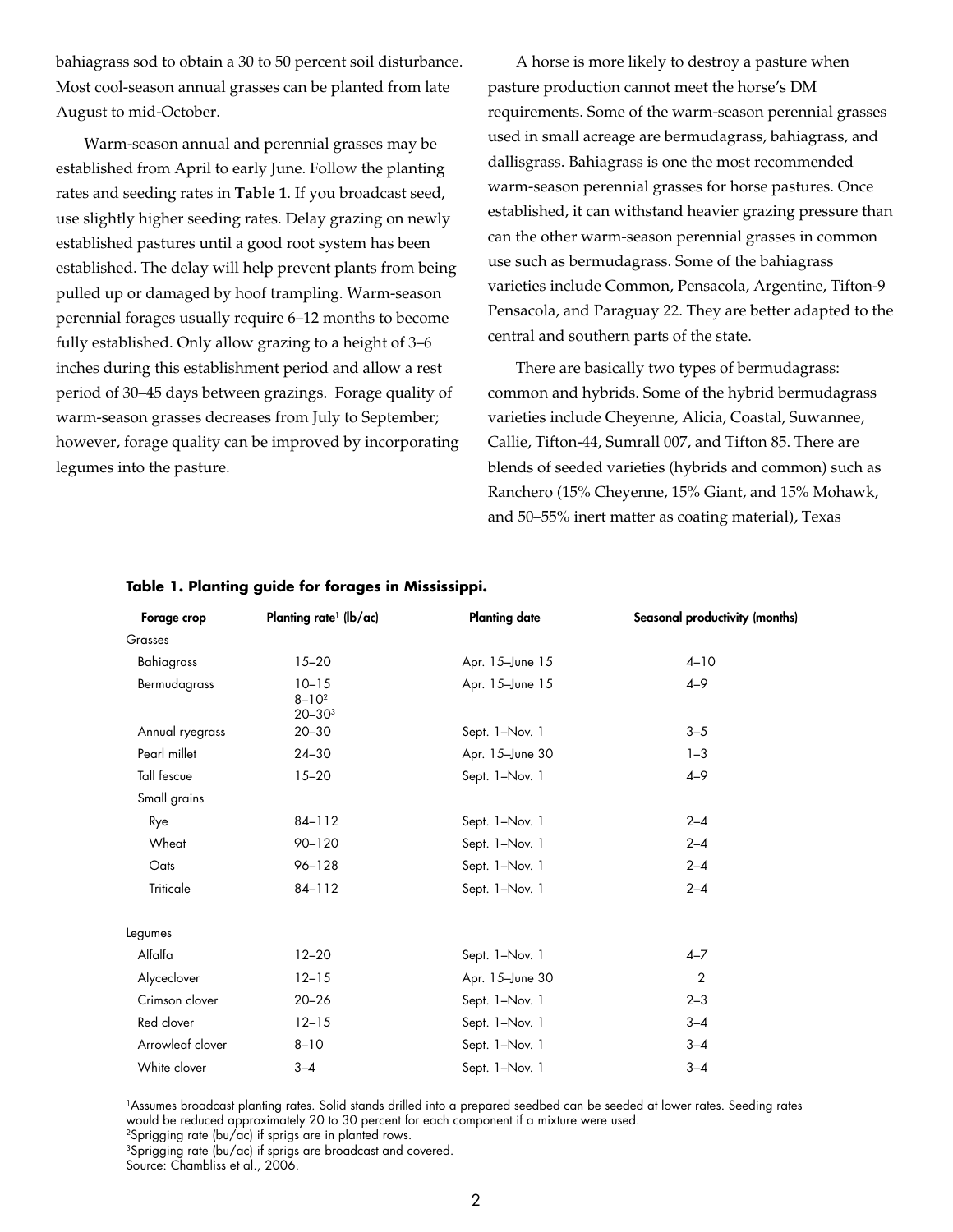Tough, and Pasto Rico (50% Giant and 50% Common) that may provide excellent cost-effective plantings compared to sprigged varieties for general forage and pasture production. One of the disadvantages with these blends of bermudagrass is that, over time, the Giant bermudagrass will die out. Bermudagrass is more adapted to the southern part of the state, but cold-hardy varieties (Tift-44, Cheyenne, or blends) can be adapted to the central and northern parts of Mississippi.

Dallisgrass is adapted for use throughout Mississippi and produces forage from April to October. Plant seed from March to April. Establishment takes time, so be prepared for low production at first. You can use warmseason annual species as emergency crops. These species include sorghum, sudangrass, johnsongrass, pearl millet, and sorghum x sudan hybrids. Be careful when grazing horses in warm-season annuals to avoid health problems.

Most cool-season perennial grasses can be established from late August to mid-October. Cool-season forages can provide forage from March to June and September to November. Tall fescue is the preferred cool-season perennial grass. It is often used with orchardgrass in north Mississippi. A tall fescue pasture allows you to stockpile in the fall for late fall and winter grazing, reducing hay costs.

Endophyte-infected tall fescue could lead to reproductive problems in mares if they eat infected pasture or hay during late gestation. The main effect is agalactia (failure to produce milk), thickened placentas, and large foals. In most cases, the foal suffocates trying to get out of the placenta or dies during difficult labor. Remove mares from endophyte-infected tall fescue 2 months before foaling. No problems have been associated with other classes of horses grazing endophyte-infected tall fescue.

New novel endophyte tall fescue varieties are available and well-adapted to the northern part of the state. Novel endophyte tall fescue contains a genetically modified endophyte that cannot produce animal poisons. The novel endophyte gives tall fescue the same benefits as the toxic endophyte (drought tolerance, seeding vigor, improved seed germination, and grazing tolerance). Novel endophyte tall fescue is safe for pregnant mares. Still, be careful when grazing pregnant mares on tall fescue pastures; you cannot see the difference between an infected plant and a novel endophyte plant.

Maintaining pasture production during the winter is also important. Annual ryegrass and small grains (oats, rye, wheat, and triticale) can extend the grazing season from late fall through late spring. You can usually plant these cool-season annual grasses from early September to November alone, in a mixture, or into existing warmseason perennial pastures.

Legumes can be an important part of the pasture management system for horses. A mixture of clovers and grasses are usually recommended. You can mix coolseason annual clovers (arrowleaf, crimson, berseem, and rose clovers) with small grains and/or annual ryegrass to overseed into warm-season perennial pastures. In north Mississippi you can incorporate cool-season perennial clovers (white and red clovers) into cool-season perennial grasses such as tall fescue and orchardgrass. White and red clovers are better adapted to poorly drained soils. Crimson and arrowleaf are better adapted to well drained soils. If you incorporate legumes into the pasture system, legume weed composition should be less than 30 percent to avoid excess energy intake by the horses. Pastures with a large percentage of legumes may lead to insulin resistance and pasture laminitis in horses.

## **Fertilization**

Proper soil fertility is essential for pasture establishment and forage production. You should have your soil tested to make fertilization and liming decisions. Take a soil sample 6 months before seeding a pasture and every 2–3 years after establishment. Soil samples should be collected a depth of 6 inches, and each should be representative of the entire pasture. Contact your county Extension office for soil sampling information.

Low soil pH can decrease nutrient availability. It should be adjusted accordingly, especially if you are adding legumes to the pasture. If soil pH is low, apply lime based on the soil test recommendations. Nitrogen, phosphorous, and potassium (potash) are the major nutrients required for grass management, but legumes might need magnesium, calcium, and boron. Nitrogen should be applied when forages are actively growing (early spring and fall, depending on the species). Nitrogen should be limited to 30 pounds of nitrogen per acre or less if legume composition is greater than 30 percent.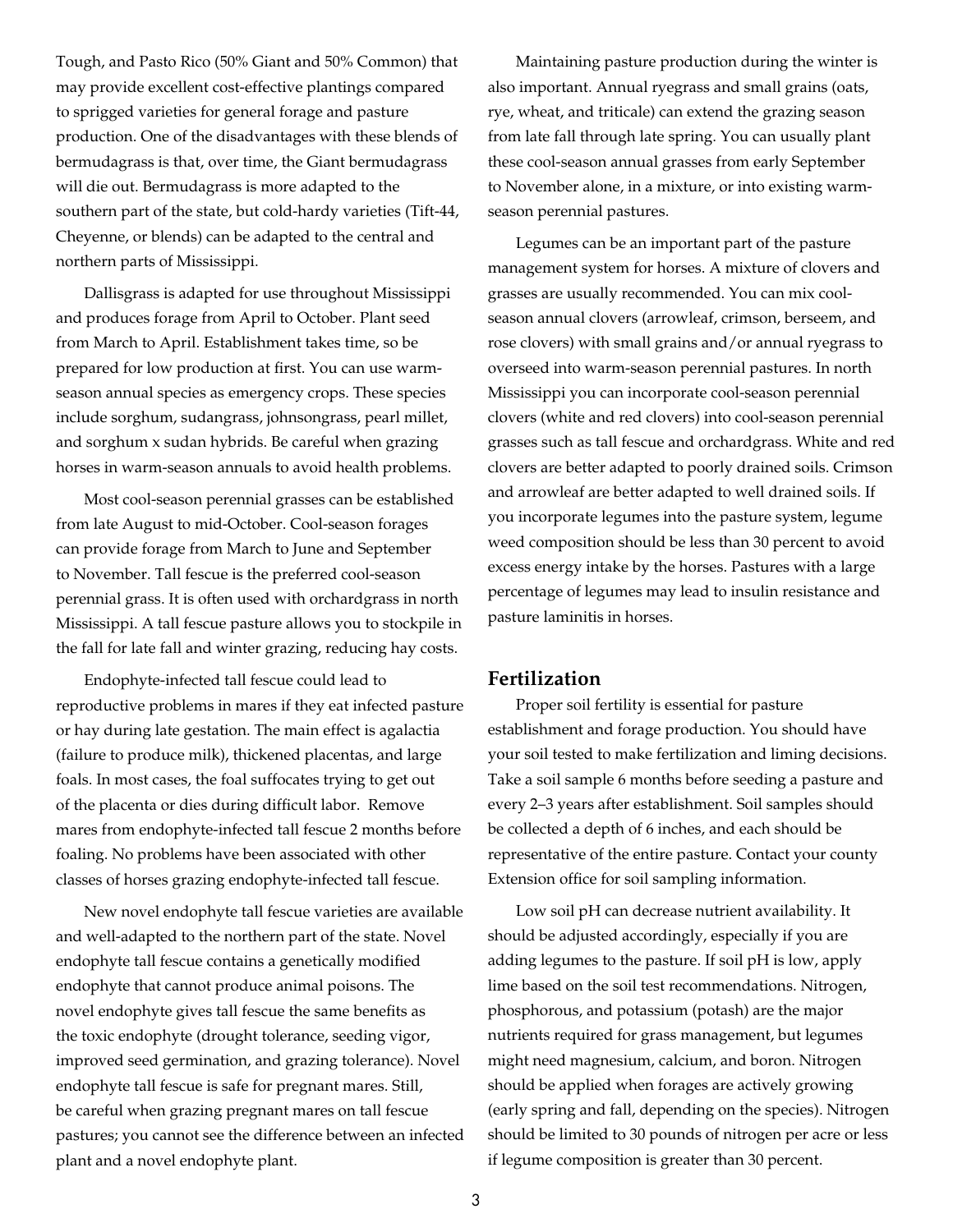Nutrient management of pastures can help increase the nutrient recycling process. In a pasture situation, nutrients are recycled back to the system through manure and urine from the grazing animals. You may need to apply fewer nutrients than in a hay field. Break the manure piles by dragging a chain or spike tooth harrow over the pasture. Do this during dry weather to avoid damaging forage or creating mud. This distributes nutrients more evenly and may decrease the forage selectivity of horses.

# **Weed Control**

Poor management and overgrazing are usually the driving forces in weed invasion. Broadleaf weeds can reduce yield, quality, and palatability of the pasture. Several herbicides are available to control broadleaf weeds; 2,4-D is usually the herbicide of choice. Be aware that most clovers are sensitive to broadleaf herbicides. Some chemicals may be toxic to horses, especially pregnant mares, and may require that the horse not graze the pasture for a specific period of time after application. Carefully read label recommendations for application rates and pasture compatibility, or contact your county Extension office for recommendations. If weed invasion is

minimal, mowing or using spot herbicide applications may be enough to control it. Make sure weeds are controlled before they reach the seeding stage to prevent further spread of weeds. Horses are selective grazers and like to spot-graze pastures to the ground, which may increase competition in highly grazed areas.

# **Controlling Grazing**

Grazing management is a valuable tool for maintaining pastures, since horses consume a lot of forage and may graze approximately 10–17 hours each day (NRC, 2007). Horses typically graze for several hours, rest, and then resume grazing, even when they are grain fed or have access to high-quality hay. Horses prefer to graze on immature plants, allowing other areas of the pasture to mature and become less nutritious and palatable. To maximize forage utilization and quality, use rotational grazing or clipping to keep the pasture more uniform.

Electric fences (multi-wire electric fencing or electrified poly-tape) are often used in a rotation grazing system for horses (**Figure 1**). In rotational grazing, the pasture is divided into two to ten paddocks that are grazed in sequential order. A paddock may be grazed for a certain



**Perimeter Fence** 

Figure 1. Rotational grazing paddock layout.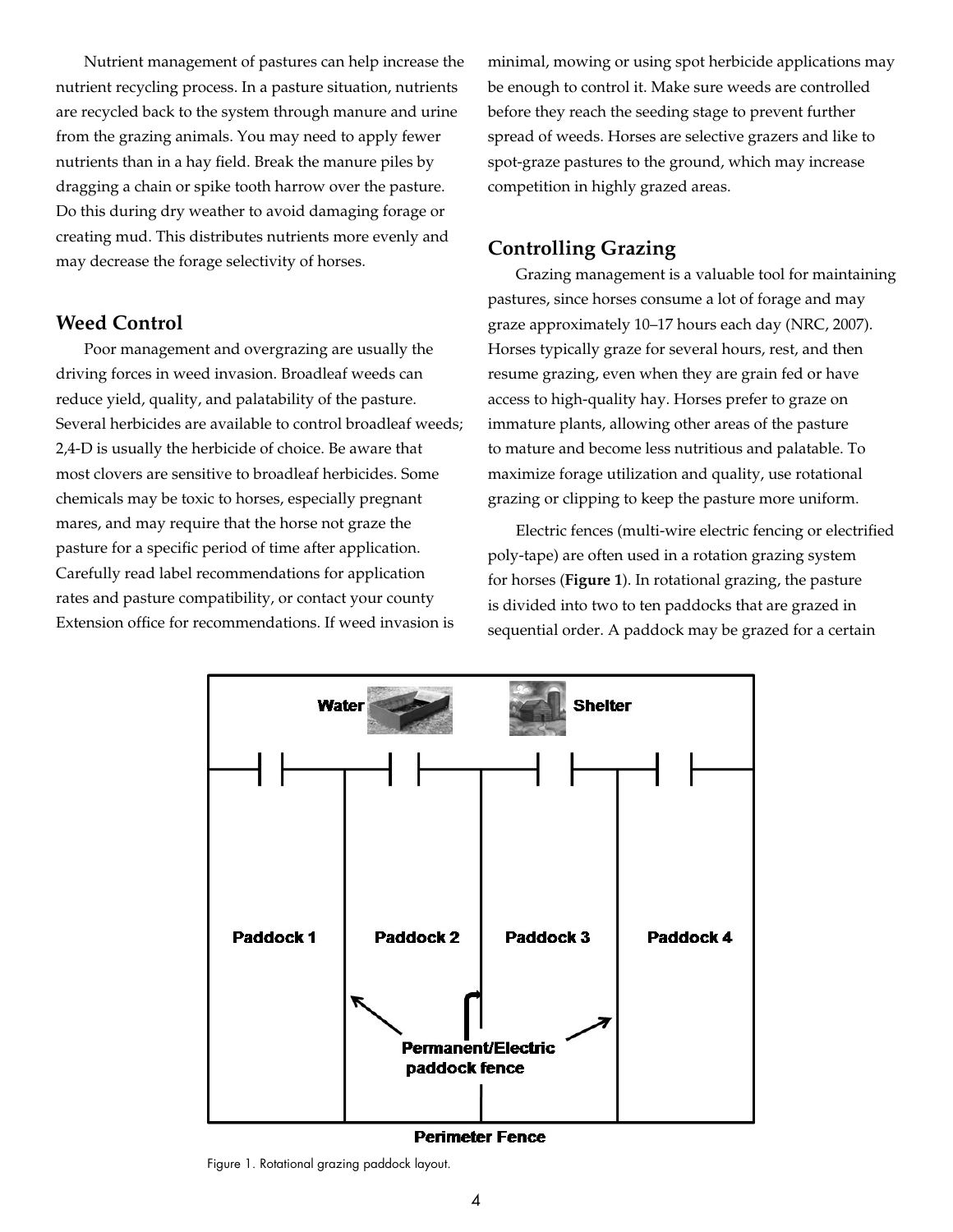number of days depending on the stocking rate and the forage availability of the pasture. To determine the grazing period (days) and the number of horses per pasture (stocking rate), use information provided in the following equation. Also see Mississippi State University Extension Publication 2458 *Assessing Needs and Feed Sources: How Much Forage Do I Have?*

### **grazing period (in days)** =

[total forage (lb/ac)  $\times$  # acres  $\times$  % grazing efficiency (50%)] [avg. horse wt. (lb)  $\times$  intake rate (% body weight)  $\times$  # horses]

Target heights for starting and stopping grazing of commonly used forage species are shown in **Table 2**. Maintaining the recommended forage heights should increase leaf recovery of the pasture. A rest period of 7–30 days is recommended. The length of the rest period depends on forage species, the time of the year, and environmental conditions. Depending on these same factors, some paddocks may be cut for hay. Only cut hay when horses cannot keep up with the rotation of the pastures.

#### **Table 2. Grazing heights and resting periods of forage species used for horses in Mississippi.**

|                                         | <b>Target height (inches)</b> |                     |                                       |
|-----------------------------------------|-------------------------------|---------------------|---------------------------------------|
| <b>Forages</b>                          | <b>Begin grazing</b>          | <b>Stop grazing</b> | Usual rest period (days) <sup>1</sup> |
| Grasses                                 |                               |                     |                                       |
| Bermudagrass                            | $4 - 8$                       | $1 - 2$             | $7 - 15$                              |
| Bahiagrass                              | $6 - 10$                      | $1 - 2$             | $10 - 20$                             |
| Dallisgrass                             | $6 - 8$                       | $3 - 4$             | $7 - 15$                              |
| Crabgrass                               | $6 - 10$                      | $3 - 4$             | $15 - 30$                             |
| Tall fescue                             | $4 - 8$                       | $2 - 3$             | $15 - 30$                             |
| Annual ryegrass                         | $6 - 12$                      | $3 - 4$             | $7 - 15$                              |
| Small grains                            | $8 - 12$                      | $3 - 14$            | $7 - 15$                              |
| Legumes                                 |                               |                     |                                       |
| Alfalfa                                 | $10 - 16$                     | $2 - 3$             | $15 - 30$                             |
| Ball, white, and subterranean clovers   | $6 - 8$                       | $1 - 3$             | $7 - 15$                              |
| Arrowleaf, berseem, and crimson clovers | $8 - 10$                      | $3 - 5$             | $10 - 20$                             |

1Usual rest period is based on optimal growing conditions. Temperature and rainfall changes can dramatically impact regrowth and either shorten or lengthen the rest period significantly. Source: Ball et al., 2002.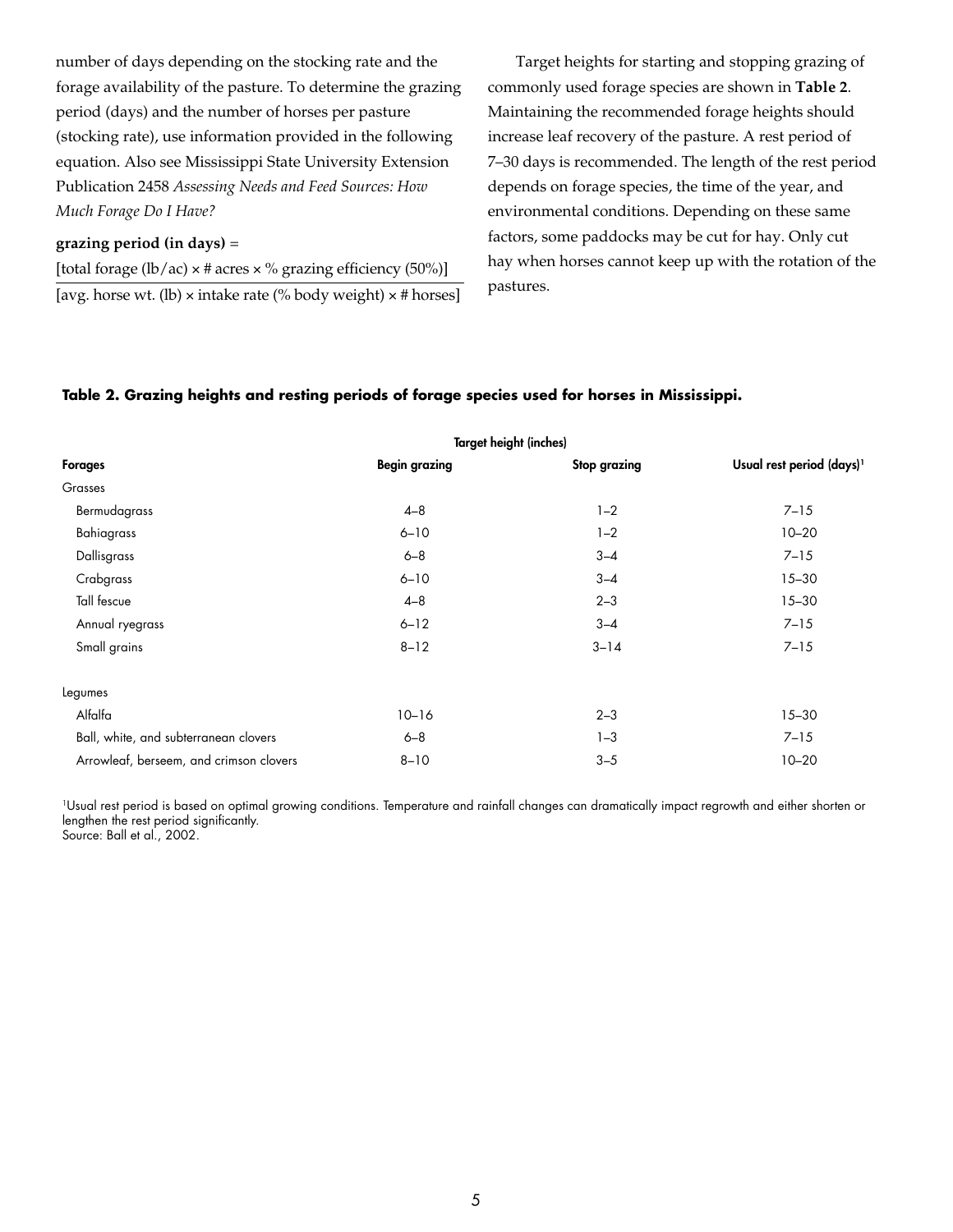## **Summary**

Horses are becoming an important part of Mississippi's economy. Good management can help ensure that pastures are the main source of nutrition for horses. Forage management requires adequate planning and making the right decisions in terms of matching forage plants to suitable areas of the state. Along with proper fertilization and grazing management, it is important to use compatible forage species that are productive throughout the year. Equine enthusiasts who maintain horses on small acreage will benefit from sustainable grazing management, which is critical to a healthy pasture that benefits the horse, owner, and environment. Agronomic practices and species recommendations will vary greatly across the state depending on species adaptability, soil types, rainfall patterns, and temperature fluctuations. These guidelines should be modified to fit your specific area and forage production needs.

## **References**

Andrae, J. & G. Heusner. 2003. Forage system for horses in Georgia. Univ. of Georgia Coop. Ext. Serv. Bull. 1224.

- Aravis, P. 2003. Pasture management for horses on small acreage. Colorado State Univ. Coop. Ext. Serv. Pub. 1.627.
- Ball, D.M, C.S. Hoveland & G.D. Lacefield. 2002. Southern Forages (3rd ed.). Norcross, GA: Potash and Phosphate Institute and Foundation for Agronomic Research.
- Chambliss, C.G., E.L. Johnson & I.V. Ezenwa. 2006. Pastures and forage crops for horses. Univ. of Florida Coop. Ext. Serv. Pub. SS-AGR-65.
- Freeman, D.W. & D.D. Redfearn. 2007. Managing grazing of horses. Oklahoma State Univ. Coop. Ext. Serv. ANSI-3981.
- Hall, M.H. 2003. Equine facts: Pasture and hay for horses. The Univ. of Maine Coop. Ext. Serv. Bull. 1006.
- NRC. 2007. *Nutrient Requirement for Horses* (6th rev. ed.). Washington, D.C: National Academic Press.
- Teutsch, C.D. & R.M. Hoffman. 2005. Virginia's horse pastures: Grazing management. Virginia Coop. Ext. Serv. Pub. 418-101.
- Undersander, D.J. & B.W. Pinkerton. 1988. Cultivars of bermudagrass. Clemson Univ. Coop. Ext. Serv. Forage Leaflet 4.
- Watson, R. 2006. Forage species for Mississippi horse pastures. Mississippi State Univ. Coop. Ext. Serv. IS1200.